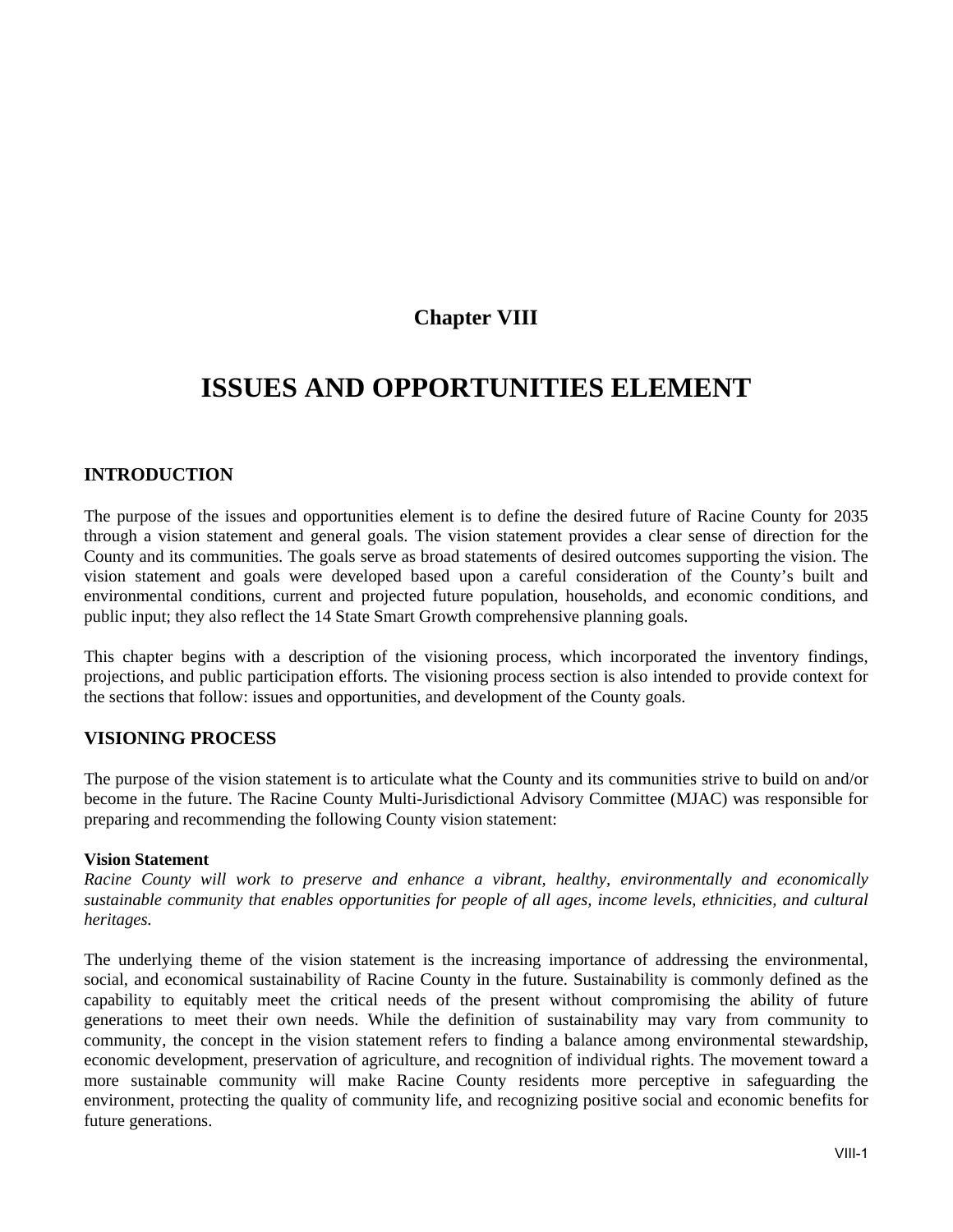The process of creating a vision statement, the identification of issues and opportunities, and the development of the County goals discussed later in this chapter, were based on the key findings from the following:

- Data collected and mapped during the inventory phase of the comprehensive plan;
- Population, household, and economic projections; and
- Public participation efforts, including a countywide comprehensive planning public opinion survey conducted in Spring 2007, results of three Strengths, Weaknesses, Opportunities, and Threats (SWOT) Analysis activities, and MJAC meetings.

#### **Inventory Data**

The identification of issues and opportunities, as well as the development of goals and objectives, as part of the Racine County comprehensive plan must take into consideration key inventory information. Essential information regarding the population, economic base, natural and man-made environment, and existing plans and ordinances were provided in Chapters II thru VI of this report. Specifically, information provided in each chapter was as follows: Chapter II – historic and existing population, housing, and economic base; Chapter III – agricultural, natural, and cultural resources; Chapter IV – land use and transportation facilities and services; Chapter V – utilities and community facilities; and Chapter VI – existing plans and ordinances.

#### **Population, Household, and Employment Projections**

The State comprehensive planning law requirements for the issues and opportunity element include forecasts of population, households, and employment. Chapter VII of this report presents projections of population, households, and employment through the year 2035. The chapter presents projections prepared by the Southeastern Wisconsin Regional Planning Commission (SEWRPC) and used in the preparation of the year 2035 regional land use plan. It also presents trend-based projections which assume that each community would continue to grow as it has in the past. These projections were intended to provide a frame of reference for Racine County and all of the cities, villages, and towns participating in the planning effort in their selection of community-level population, household, and employment projections that best represent their expectations for the year 2035. The selected projections relate directly to the future demand for land, housing, transportation facilities and services, and other community facilities that the comprehensive plan must address.

#### **Public Participation Efforts**

To ensure community input, the public participation<sup>1</sup> efforts included, but were not limited to, a countywide survey, four public informational meetings, and three SWOT analyses. The values, hopes, and concerns that residents and other stakeholders expressed through these efforts helped shape the County vision statement, issues and opportunities, and goals.

#### *Countywide Survey*

The primary means of obtaining public input was a random, mail-out countywide survey. In Spring 2007, a countywide comprehensive planning public opinion survey was prepared by UW-Extension with assistance from the MJAC, the Racine County Planning & Development Department, and SEWRPC. The survey was designed to encompass all nine required elements of the comprehensive plan, and therefore, it included a wide range of questions on topics such as quality of life, housing, agricultural and natural resources, land use, transportation, and economic development. Approximately 4,000 surveys were mailed to a random sample of registered voters in Racine County; they were also available at all municipal buildings and public libraries, and through the Smart Growth website hosted by Racine County. The sample was stratified by community in an effort to create a representative cross-section of County viewpoints and gain an accurate representation of the population. A report detailing the full results of the survey can be found in a document entitled, *"Countywide Public Opinion Survey of Racine County Residents,"* November 2007, and is available at County and community offices.

<sup>&</sup>lt;sup>1</sup>A public participation plan was adopted by the Racine County Board on November 9, 2006, as a basis for public *involvement in the comprehensive planning program.*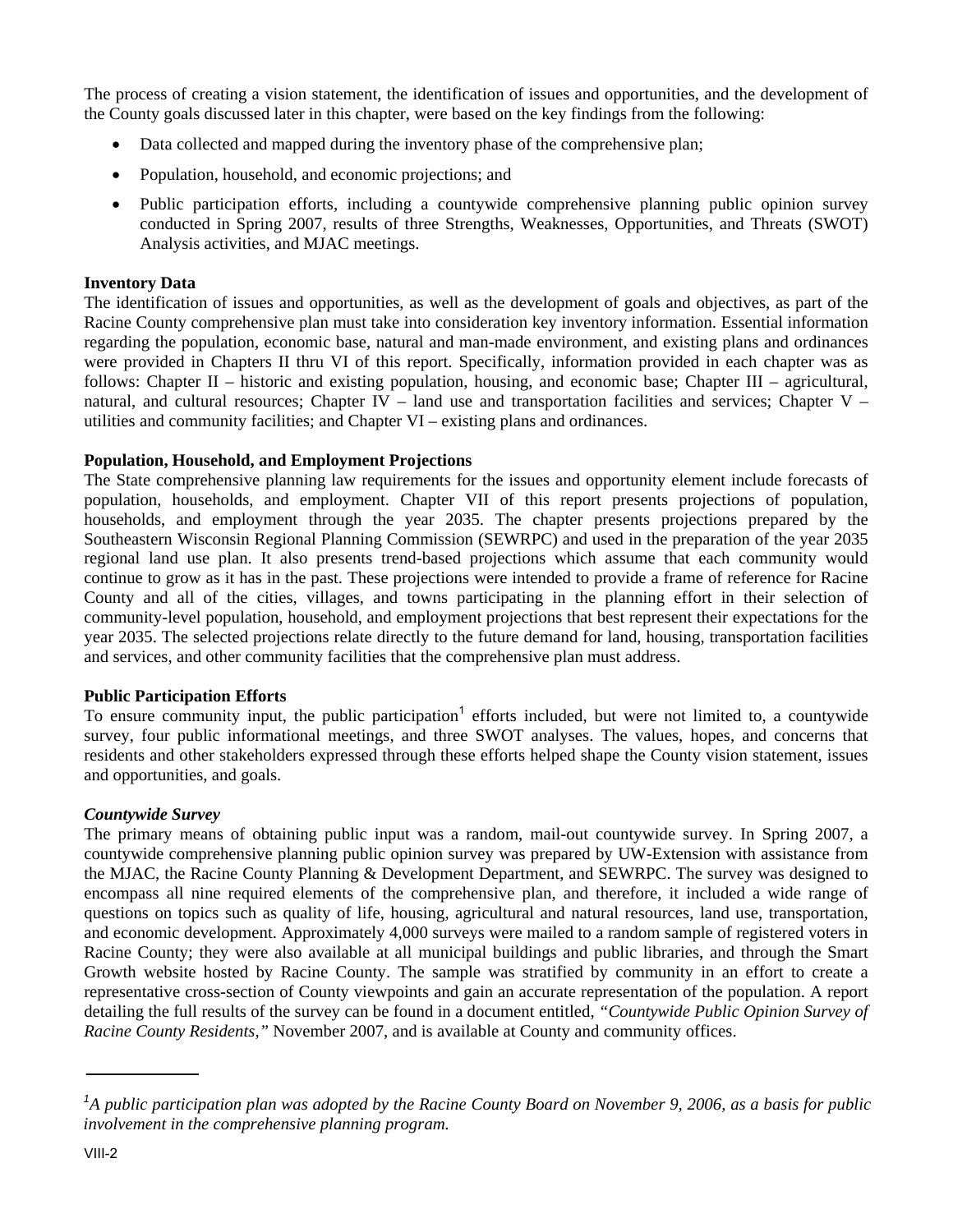#### *Public Informational Meetings*

From September through November 2007, a series of four public informational open house meetings at various locations in Racine County about the County's multi-jurisdictional comprehensive plan inventory phase was conducted. The purpose of the meetings was to provide interested community members with background information about the comprehensive planning process and legal requirements, as well as to provide an update on the plan's progress in Racine County and to present key findings from the inventory chapters. These meetings included a wide range of participants, such as governmental officials, residents, and representatives of interest groups.

#### *Strengths, Weaknesses, Opportunities, and Threats (SWOT) Analyses*

Public informational open house meeting participants and MJAC members were also invited to take part in a SWOT Analysis workshop, which is a strategic planning tool used to identify a community's current assets and liabilities, as well as trends that might have a positive or negative impact on its future. Participants identified and discussed the strengths, weaknesses, opportunities, and threats that they perceived in Racine County; when appropriate, they were then asked to prioritize the issues by identifying the issues they believed were most important. Information collected through the three SWOT analyses have been used, along with results from the countywide public opinion survey, to help the Racine County MJAC develop the comprehensive plan's vision statement, issues and opportunities, and goals. The SWOT analysis issues identified as top priorities in the County are listed below. The entire SWOT analyses findings are provided in Appendix B.

| <b>Strengths</b>                        | <b>Weaknesses</b>                                  |
|-----------------------------------------|----------------------------------------------------|
| Quality of people                       | Traffic congestion                                 |
| Good schools                            | Lack of affordable housing for seniors             |
| Good fire/rescue services               | Loss of agricultural land and natural<br>$\bullet$ |
| New businesses in the County            | resources                                          |
| Rural character                         | Perceived crime in inner city<br>$\bullet$         |
| Proximity to interstate (I-94)          | Lack of funding for redevelopment projects         |
| Improved inter-governmental cooperation | Too much unemployment                              |
| Water resources                         | Certain types of development pressures             |
|                                         |                                                    |
| <b>Opportunities</b>                    | <b>Threats</b>                                     |
| Commuter rail                           | $\bullet$ Loss of farmland                         |

*Top Priorities from the SWOT Analyses* 

| <b>Opportunities</b>                                                                                                      | <b>Threats</b>                                                                                   |
|---------------------------------------------------------------------------------------------------------------------------|--------------------------------------------------------------------------------------------------|
| Commuter rail                                                                                                             | Loss of farmland<br>$\bullet$                                                                    |
| Cooperatives services between neighboring<br>municipalities                                                               | Runaway health care costs<br>Ability to maintain services within budget                          |
| Good leadership<br>Planning $-$ smart growth                                                                              | Job-population mismatch<br>$\bullet$                                                             |
| Find mutually beneficial balance between<br>urban and rural uses                                                          | Threats to the water table<br>Lack of public education and awareness<br>٠                        |
| Legislature back in control of state departments<br>$\bullet$<br>especially the Department of Natural<br><b>Resources</b> | Higher taxes<br>$\bullet$<br>Elimination of rural character and loss of<br>$\bullet$<br>farmland |
| Preserve and restore existing housing                                                                                     | Increase in crime – perceived and actual<br>٠                                                    |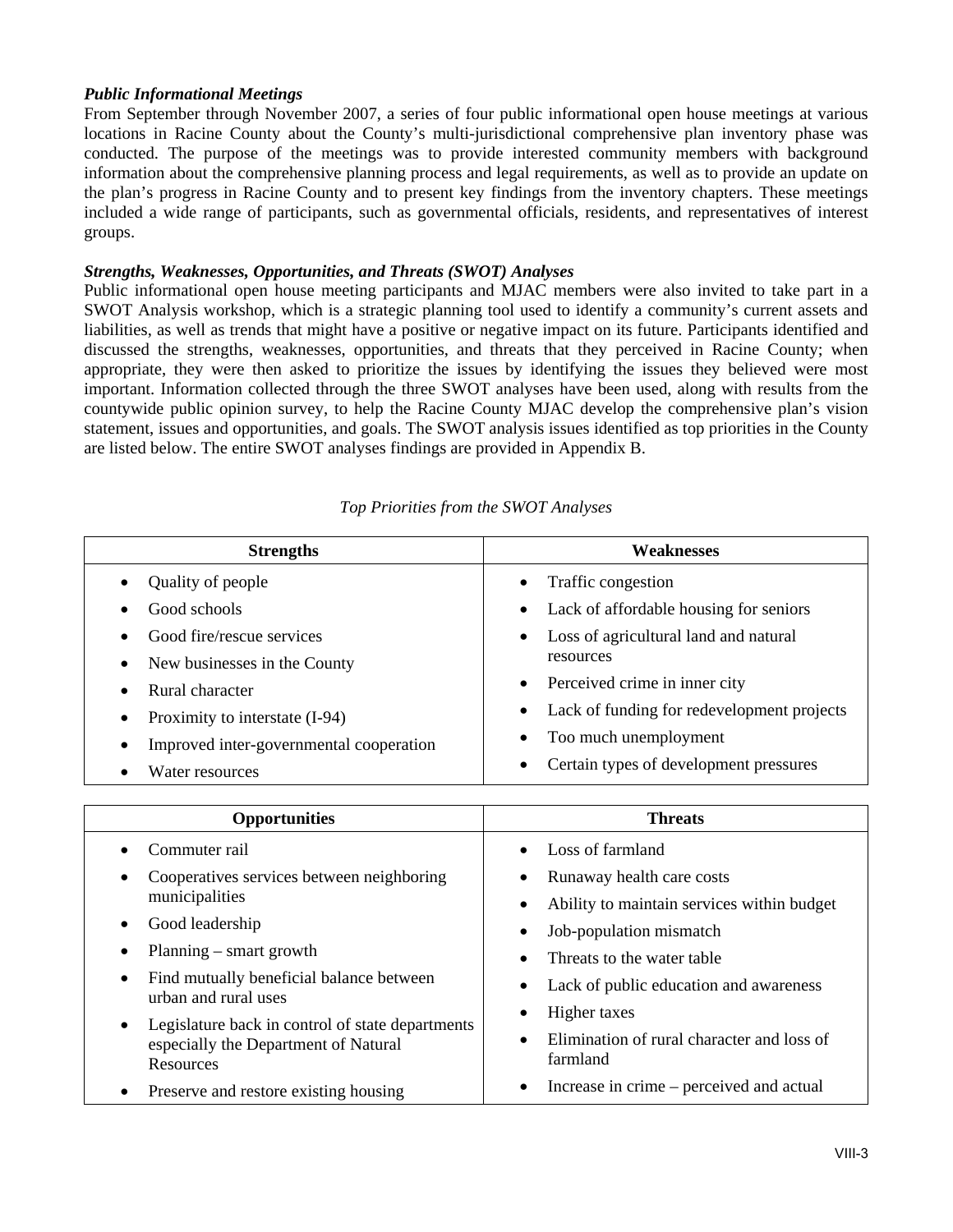## **ISSUES AND OPPORTUNITIES**

The following general County planning issues and opportunities were identified during the visioning process described in the previous section.

- **Community Character and Identity:** The concept of community character and identity includes a broad range of quality of life factors, such as livability and quality of schools. In addition, a community may express a desire to maintain and/or enhance its character and identity through planning efforts, such as growing in a sustainable manner by preserving more open space. In Racine County, one of the main concerns has to do with an increase in crime—real or perceived—which surfaced repeatedly during the public informational meetings. Results from the survey indicated that preserving small town character and open space ranked as a high priority for land use character. Overall, Racine County residents share a common connection as being environmental stewards of the abundant natural resources, recreationalrelated amenities, and residential development that is sensitive to the landscape. These commonly held values of environmental sustainability help convey a sense of Racine's history and reinforce a sense of place and identity.
- **Planning for Coordinated and Sustainable Future Growth:** There is an extensive history of planning in Racine County. This includes the development of land use plans by a majority of the communities, as well as strong countywide planning for parks and open spaces and land and water resource management. Most of these plans emphasize concentrating urban development within the planned urban service areas. Results from the survey and SWOT analyses indicate that citizens are concerned about the rate of development in the County. In particular, a large majority of survey respondents preferred either the current rate of growth for Racine County, or slower growth. At the same time, the SWOT analyses results revealed that many residents want to see planned growth that considers the impacts of growth on efficient residential land development patterns and infrastructure, traffic congestion, environmental and economic sustainability of agricultural and natural resources, long range school facilities planning, and other quality of life issues. Other survey responses reflect a desire for residential development with more parks and green space.
- **Agricultural Resources and Historic Preservation:** Over half of the area of Racine County consists of agricultural land uses. In addition, there is a rich abundance of nationally and state registered historic sites and districts scattered throughout the County and particularly in the City of Racine. In both the countywide survey and the SWOT analysis, concerns were raised about protection and/or loss of farmland and the built environment history as well as ways to balance rural, urban, and historic uses for agricultural production and economic development. That is, agriculture is perceived as an important contributor to the sustainability of the economy and has potential to grow, particularly in light of new agriculture-related technologies and products, such as bio-fuels. In addition, preservation of prime farmland, the farming business, and historic buildings and districts are viewed as essential to the rural character lifestyle and sense of history in the County. A large majority of the survey responses cited that the County and State should address how to implement a variety of financial tools and incentives to preserve farmland while balancing the rate of land development and property rights. Other survey responses indicated that cultural resource preservation is strong in the County, but has yet to be utilized to full advantage for tourism purposes.
- **Natural Resources and Recreational Preservation Opportunities:** Southeastern Wisconsin has a progressive history of taking advantage of natural resources, open space, and parks preservation opportunities. Results from the existing conditions inventory, survey, and SWOT analyses indicate that the protection of these invaluable resources is important not only for aesthetic and wildlife purposes, but also for water resource quality and management. For instance, the loss of natural resources due to development is viewed as a threat to the County. In addition, major concerns also include the depletion of groundwater supplies and a decline in water quality, as well as deteriorating air quality. Survey respondents placed a high priority on protecting forested lands, wildlife habitats, Lake Michigan, inland lakes, parks, and open spaces. Land conservation, expansion of bike and walking trails, and redevelopment of urban areas as an alternative to "greenfield" development were considered as opportunities to protect and enhance the remaining natural resources in the County.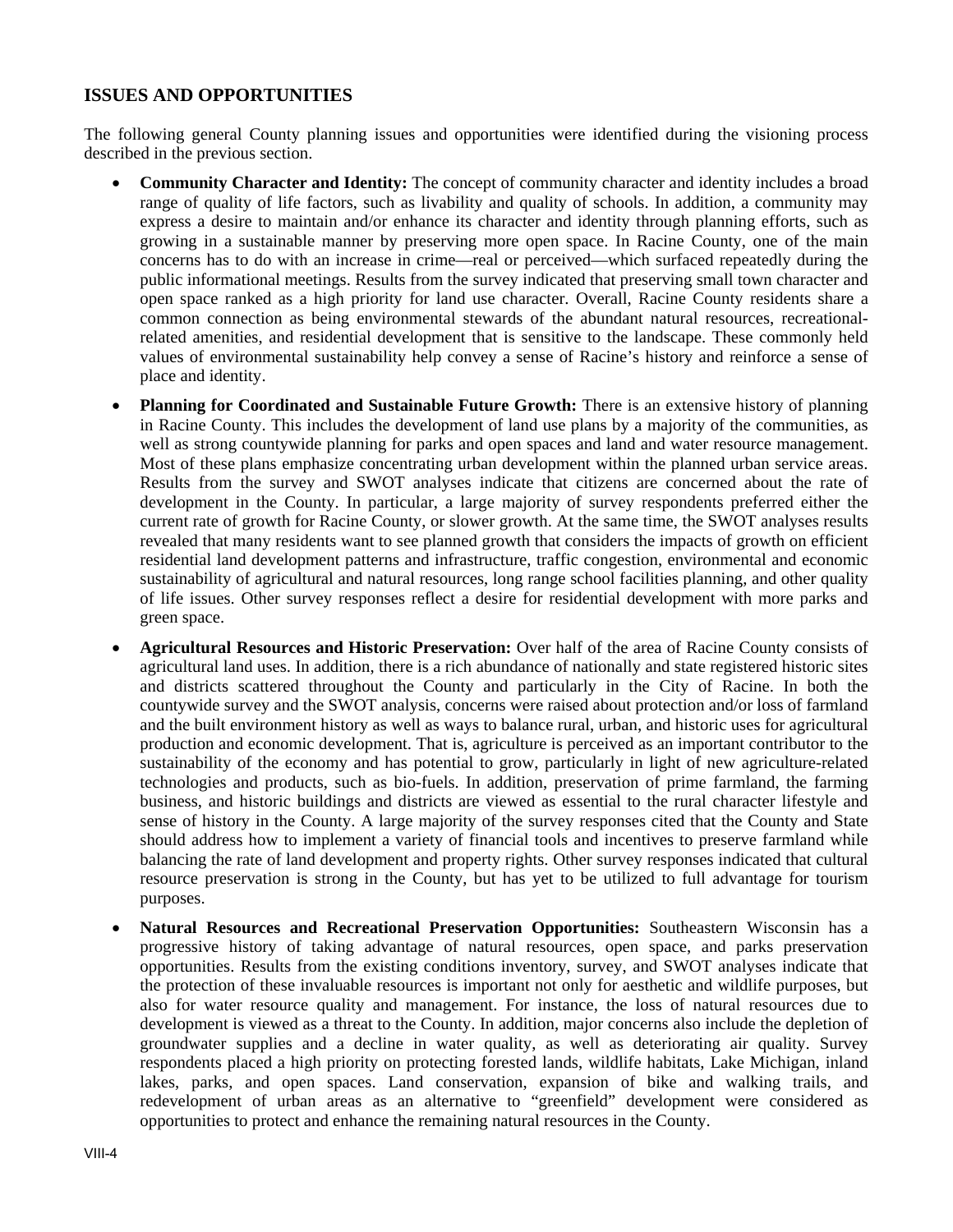- **Built Environment Housing Options, Land Use, Transportation, and Economic Development:** The type, mix, and design of existing housing and residential densities vary across all jurisdictions in the County. The common concern raised in the public informational meetings was: how can a diversity of housing choices (e.g., size, type, cost, rental vs. owner occupied) link with the potential mix of new land uses, balanced transportation system, and economic development? Residents in Racine County recognize that housing concerns are integrated with other planning issues. For instance, a particularly noteworthy issue in the projections chapter indicated that the aging of the baby-boom generation may be expected to have a major influence on the age composition, housing, and labor force out to the year 2035. This well documented trend may be the reason why a majority of survey respondents indicated that future housing should be designated to meet the needs of elderly residents. Survey respondents also expressed the need for more owner-occupied single-family homes and affordable housing. Survey respondents in towns were less supportive of affordable housing; although a majority indicated that additional affordable units were needed, this was less of a concern than those from the villages and cities. In relation to types of land uses, transportation and economic development, results from both the survey and SWOT analyses indicate that residents prefer more mixed residential lot sizes, mixed use developments, appropriate balance of housing and jobs, and expansion of the pedestrian- and bicycle-friendly transportation network. That is, they would like to see future development in which housing, working, shopping, and school uses are mixed together in the same neighborhoods with accessible walking and bicycle trails.
- **Transit and Transportation Services:** Concerns about improving transit services and accessibility and providing more multi-modal transportation options are considered important in Racine County, particularly in light of changing demographics and rising energy costs. The creation of transit services in the western portion of the County (especially services for seniors and youth), as well as the expansion of transportation facilities and services between eastern and western Racine and the Kenosha-Racine-Milwaukee (KRM) commuter rail were seen as opportunities.
- **Environmental and Economical Sustainable Infrastructure Planning Public Utilities and Community Facilities:** The urbanization of Racine County has placed increasing demands on public utility and services systems. The results of the SWOT analyses indicate that County residents would like to see more consideration of the impact of proposed developments prior to development. This includes consideration of potential impacts on fire/police protection, schools, sewer and water utilities, recreation facilities, open space preservation, and agricultural land. As previously mentioned under "Planning for Coordinated and Sustainable Future Growth," the rate of development has been a recurring issue throughout the beginning phase of the comprehensive plan process. Indeed, stakeholders recognize the inevitability of growth, but also foresee the opportunities of encouraging more energy efficient lifestyles and sustainable development practices by promoting urban infill and redevelopment and energy conservation practices and alternatives to help control utility and service costs. At the same time, results of the survey and SWOT analyses indicate that maintaining high-levels of education, both secondary and post-secondary technical colleges, developing incentives for alternative energy sources such as wind and solar power, and expanding telecommunication service opportunities are important to Racine County.
- **Economic Development:** Long range economic development planning has become an increasingly important function as a partnership between County and local agencies. To date, through the privatepublic sector partnership RCEDC, the County has updated its countywide economic development plan four times. Many of the current economic development concerns are documented in the most recent version, such as the impacts of installing sewer and water along IH-94 resulting in potential job creation, more available tax increment finance districts (TIFs), more brownfield redevelopment and main street revitalization projects, and economic perspectives becoming more global especially with goals of producing environmentally conscious products. Results from the public informational meetings also indicate that concerns about economic development were widespread, and centered predominantly on how to increase and diversify industries in Racine County. For example, the loss of manufacturing jobs since the 1980s has fueled concerns about how to attract employers to the County. Survey respondents seemed inclined to support most types of industry, but most particularly, they were in favor of developing jobs in health care services, industrial and manufacturing, and emerging technology. In addition, although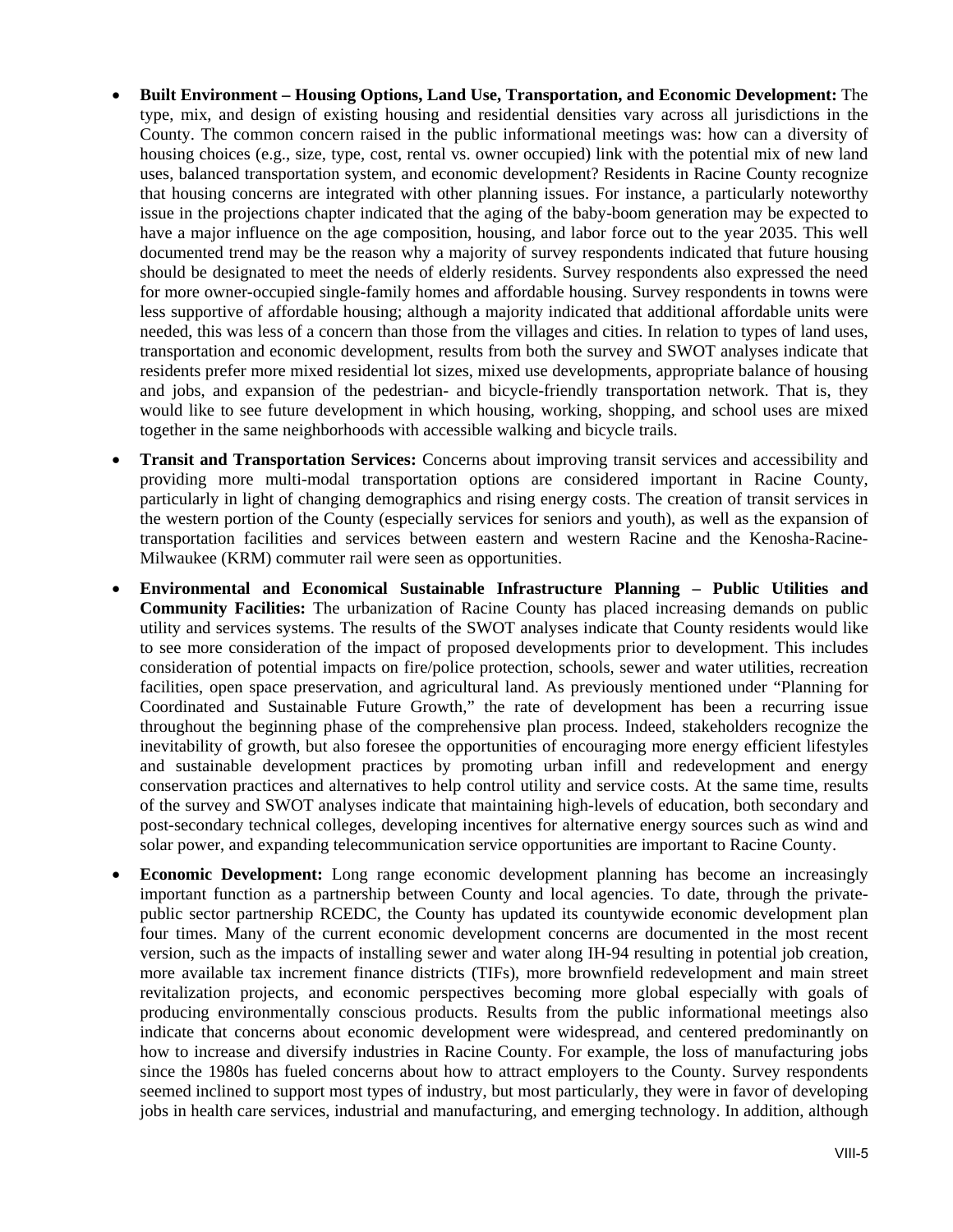Racine County residents are perceived to have a strong work ethic, there are concerns that the workforce does not have the education or training to "match" current or potential job opportunities. Overall, Racine County residents recognize that the health and sustainability of the economy involve addressing a broad range of issues: quality of jobs, housing, education, health care, and access to resources and services.

- **Intergovernmental Cooperation and Communication**: One of the underlying goals of the State Smart Growth Law is to increase cooperation among local units of government. Two or more communities may establish intergovernmental agreements to share information and resources, as well as communicate visions and coordinate plans, goals, objectives, policies, and programs. In the survey and SWOT analyses, a lack of community awareness, understanding, and participation, as well as general public apathy and a perception that officials ignore public input were identified as threats to the intergovernmental cooperation process. Residents want Racine County to strike a mutually beneficial balance between the diverse strengths and needs of its urban and rural communities, and they viewed improvements in intergovernmental cooperation as a good start to building towards that future before issues become conflicts or crises. Also, Racine County residents recognize that building multi-jurisdictional cooperation between government agencies and the private sector can lead to long term benefits ranging from coordinated planning on issues that affect the entire County to local infrastructure cost savings, provision of needed services, a healthy environment, strong schools, and sustainable economy.
- **Implementation Strategies:** The implementation strategies of the comprehensive plan bring all of the elements together to make the goals, objectives, policies, and programs consistent with zoning ordinances, official mapping, and other regulations. Successful implementation strategies requires the support of elected officials, County and local government staff, citizens, and other stakeholders in making decisions that are consistent with the comprehensive plan. While the concept of implementation was not directly addressed in the survey and SWOT analyses, the results of the survey and SWOT analyses indicate that residents would like to see the County prioritize and take a more direct approach to the following:
	- preserving agricultural, natural, water, and cultural resources;
	- promoting sustainable energy sources such as renewable energy;
	- cooperating across boundary lines with neighboring jurisdictions and other stakeholders;
	- encouraging more housing choices for people of all ages, income levels, and special needs; and
	- linking land use, economic, and transportation decisions.

## **RACINE COUNTY GOALS DEVELOPMENT PROCESS**

The general County goals were developed by the MJAC using the same inventory data, projections, and various forms of public input used to identify the vision statement and general planning issues and opportunities. In addition, the County goals correlate to the 14 State Smart Growth goals defined in the *Wisconsin Statutes* and listed at the end of this chapter. The recommended MJAC County goals are the basis for the comprehensive plan. Since many of the County goals are inter-related, the goals may be addressed in multiple comprehensive plan chapters.

Furthermore, a series of more specific objectives, along with related policies and programs, are provided within the element chapters of the comprehensive plan. Although not defined in the Smart Growth *Wisconsin Statutes*, the Wisconsin Department of Administration has provided the following definitions of the terms "goals," "objectives," "policies," and "programs":

*Goals*: Broad and general expressions of a community's aspirations, towards which planned effort is directed. Goals tend to be ends rather than means.

*Objectives*: More specific targets, derived from goals and necessary to achieve those goals. While still general in nature, objectives are more precise, concrete, and measurable than goals.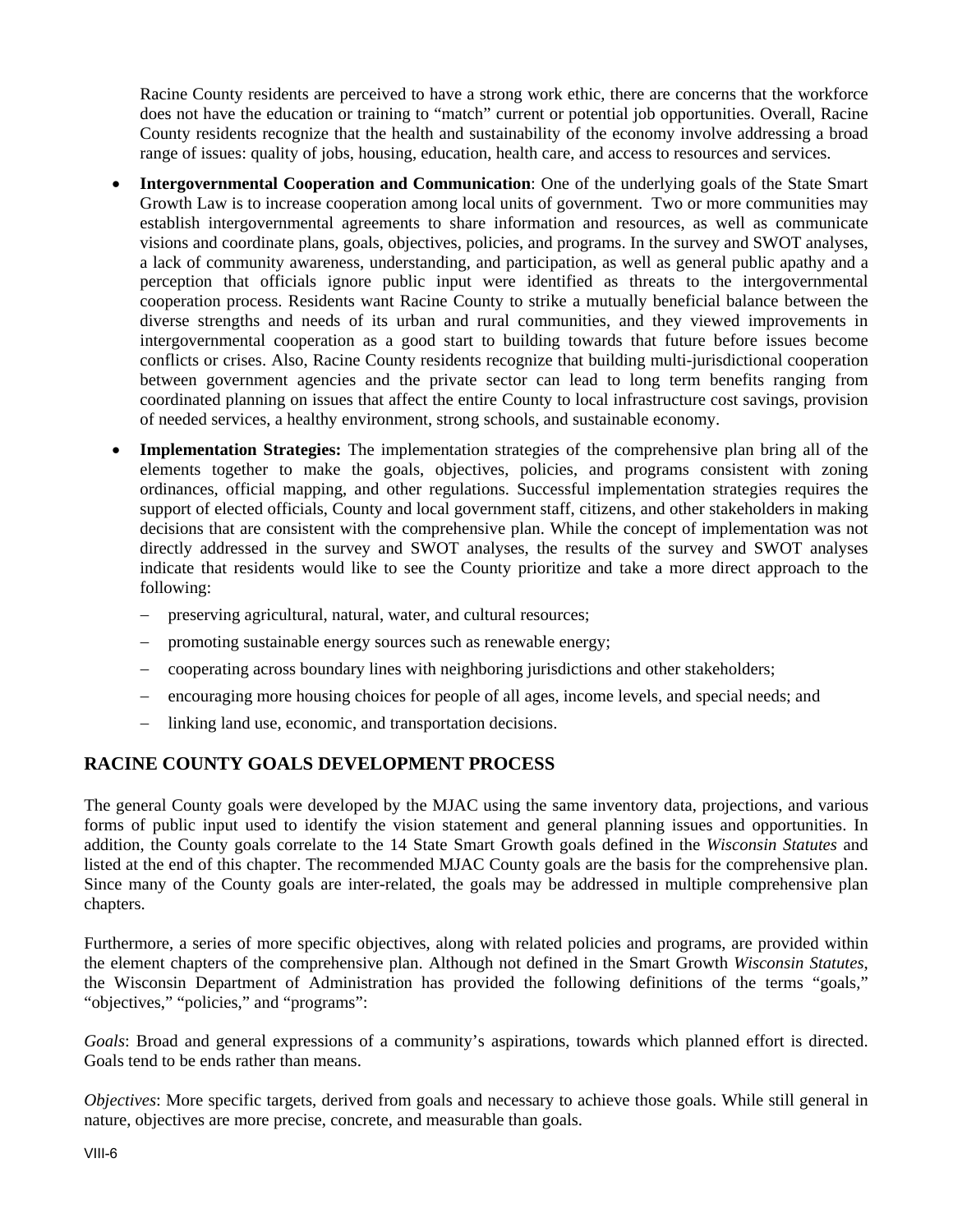*Policies*: Rules or courses of action necessary to achieve the goals and objectives they are derived from. They are more precise and measurable.

*Programs*: A system of projects or services necessary to achieve plan goals, objectives, and policies.

#### **Racine County Comprehensive Plan Goals**

The following Racine County goals are listed in order of plan elements in the subsequent comprehensive plan chapters.

- Guide future growth in a manner that preserves and enhances the quality of life and character of urban and rural communities.
- Encourage development patterns that promote efficient and sustainable use of land, that can be readily linked by transportation systems, and utilize existing public utilities and services.
- Maintain the agricultural base, preserving productive farmland and related environmentally sensitive areas.
- Maintain the environmental assets of the community and develop methods to protect and preserve valuable natural features, including wetlands, wildlife habitats, lakes, woodlands, open spaces, groundwater resources, and floodplains.
- Preserve open space to enhance the total quality of the environment, maximize essential natural resource availability, give form and structure to urban development, and provide opportunities for a full range of outdoor recreational activities.
- Protect and enhance cultural structures, historic sites and districts, and archaeological sites.
- Provide opportunities for an adequate housing supply that will meet the needs of all residents and a broad range of choice among housing designs, sizes, types, and costs, recognizing changing trends in age-group composition, income, and household types.
- Promote the coordination between land use and housing design that supports a range of transportation choices.
- Provide a multi-modal transportation system that provides appropriate types of transportation needed by all residents of the County at an adequate level of service, provides choices among transportation modes, and provides inter-modal connectivity.
- Provide adequate infrastructure and public services and an adequate supply of developable land to meet existing and future market demand for residential, commercial, industrial, and institutional uses.
- Promote the expansion or stabilization of the current economic base and the creation of a range of employment opportunities.
- Promote redevelopment and infill in areas with existing infrastructure and services, enhancing existing residential, commercial, and industrial areas.
- Review, revise, or create the regulatory ordinances necessary to ensure consistency with the comprehensive plan and implementation of the objectives, including zoning ordinances, land division ordinances, and official mapping ordinances.
- Encourage a public participation process that provides equity and fairness to landowners and other stakeholders, balanced with responsible land use.
- Reevaluate the comprehensive plan regularly (at least once every 10 years) to ensure that it continues to reflect current County and community objectives.
- Encourage intercommunity planning efforts to make effective use of resources and to resolve conflicts.